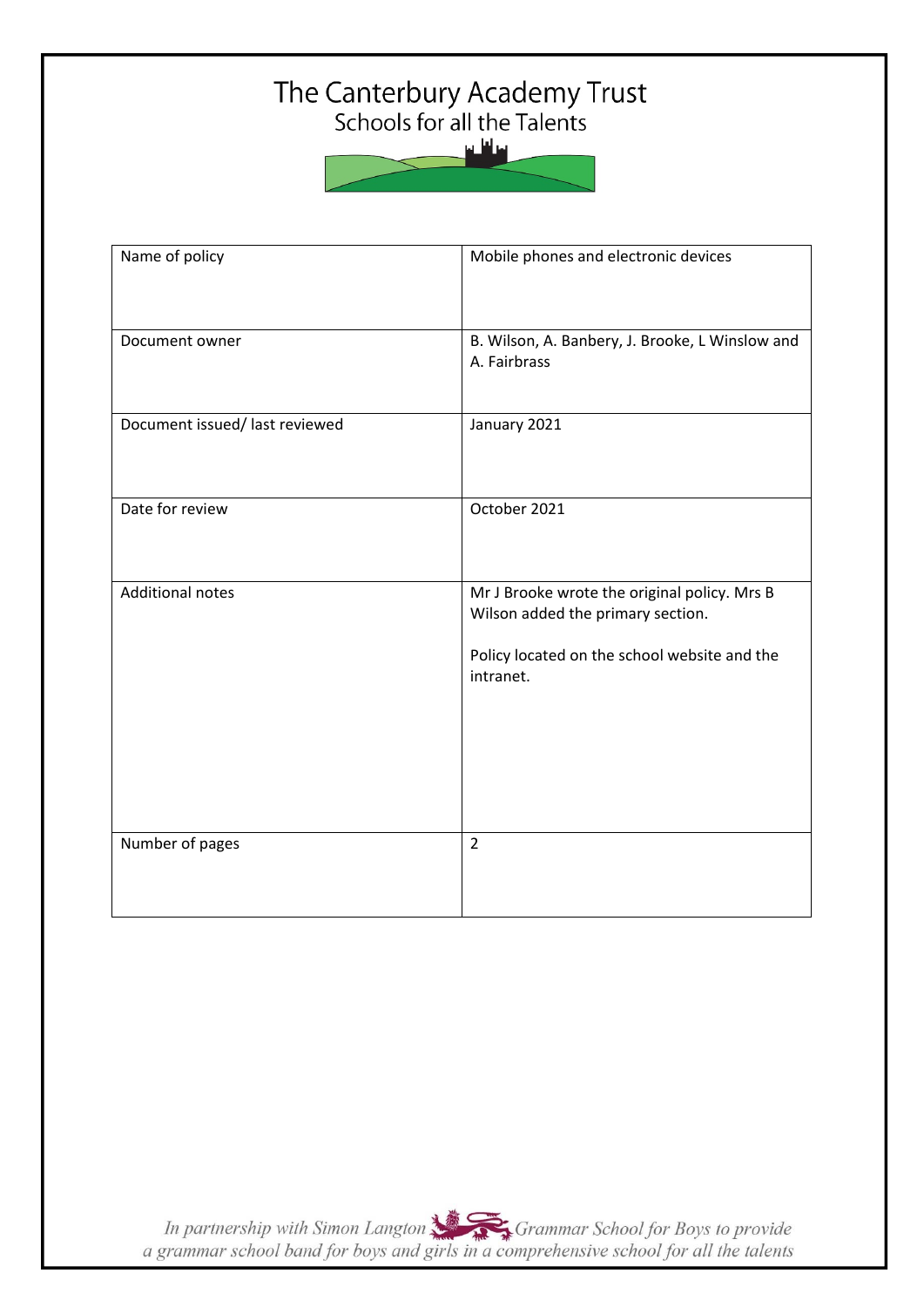## **The Canterbury Academy Trust**

### **The Canterbury Primary School**

Students are not permitted to have phones or electronic devices in school. However, if it is a necessity that a pupil in Upper KS2 has a mobile phone then this must be handed into the teacher at the start of the day and it can be collected at the end of the school day.

## **The Canterbury Academy and City and Coastal College. Including Riverside**

The school will take every opportunity to engage modern technology and acknowledges that if used responsibly and at the discretion of a classroom teacher, mobile phones and in particular the internet, can be a useful learning tool.

The school advises that mobile phones or similar devices should not be brought into school and, if they are, then this is at the owner's risk. The school does not have a site ban on new technologies.

When a student chooses to bring a mobile phone/electronic device to school, it **MUST** be switched off or silent during all lessons and placed inside the student's school bag. During formal examinations, mobile phones (and any other electronic devices) are not permitted and must be switched off and left in the student's bag or handed to a member of staff. A member of staff will advise where personal belongings should be stored during an examination.

When used irresponsibly mobile phones are incredibly disruptive to learning. Therefore, they must be switched off during lessons. If a mobile phone or similar devices are used without permission in lessons, then they will be confiscated and returned at the end of the school day. If this happens repeatedly, these devices will be returned to parents only.

#### Page **1** of **2**

**Note: Referrals to pupils/students/child within the policy covers all young people within our care this may on occasions include students from other schools and in the community**